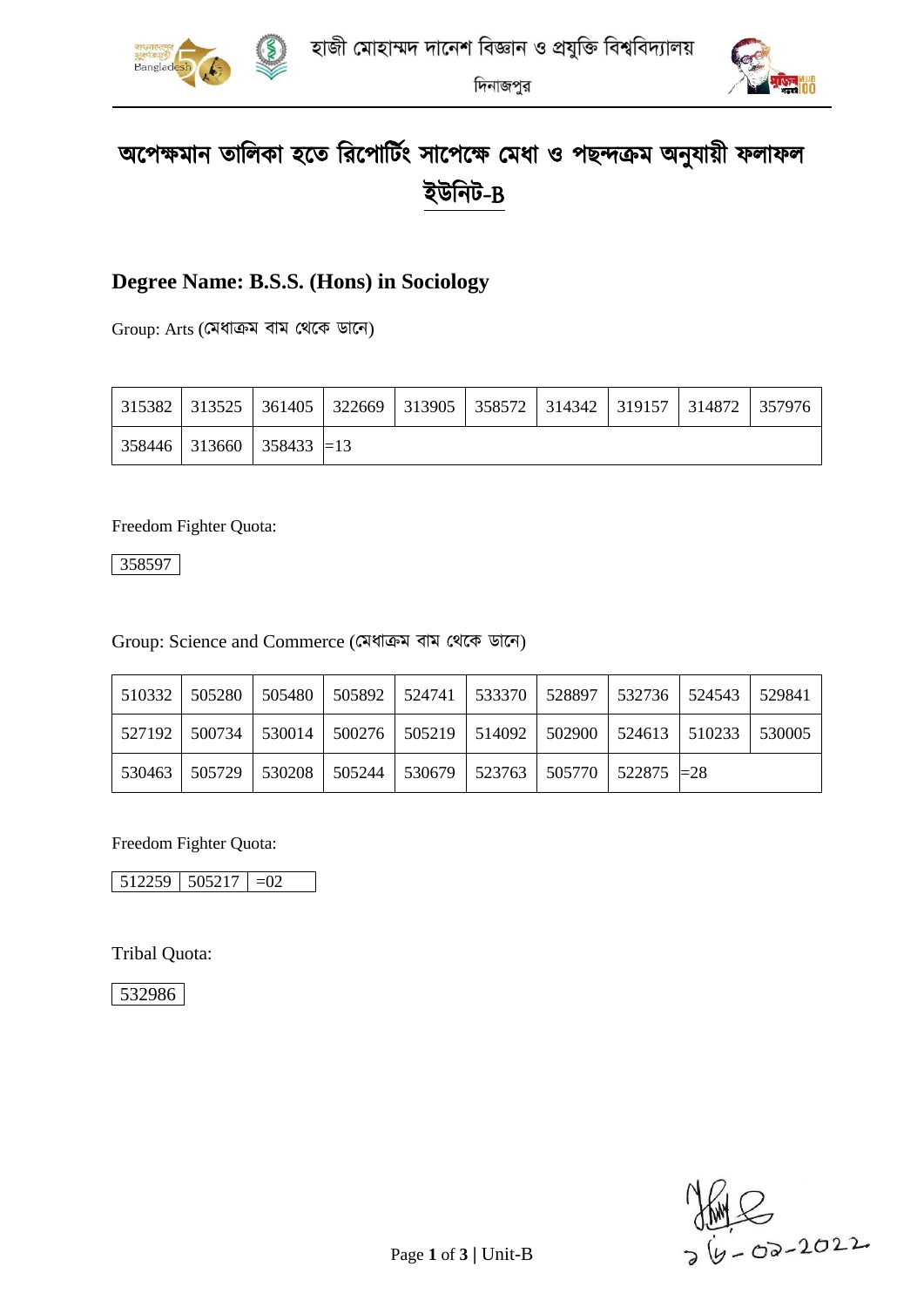



দিনাজপুর

#### **Degree Name: B.S.S. (Hons) in Economics**

Group: Arts (মমধাক্রম বাম মেপক ডাপন)

|  |  |  | 316562   318826   330268   313330   316983   316628   359711   314575   315133   315339 |  |
|--|--|--|-----------------------------------------------------------------------------------------|--|
|  |  |  | 361208   327211   341642   313477   325621   360304   315550   331767   361094   = 19   |  |

Group: Science and Commerce (মমধাক্রম বাম মেপক ডাপন)

| 518738 | 513950        |        | 528095   531171   505429 |                                            | 508950   509823   505970 | 520769 | 502167 |
|--------|---------------|--------|--------------------------|--------------------------------------------|--------------------------|--------|--------|
| 529840 | 529168        | 500098 |                          | 523747   523720   529248   510054   510318 |                          | 529989 | 509447 |
| 505159 | $512468 = 22$ |        |                          |                                            |                          |        |        |

### **Degree Name: B.A. (Hons) in English**

Group: Arts (মমধাক্রম বাম মেপক ডাপন)

| 314818 | 319419   314807   314839   313466   315791   315192   318793   315701 |  |  |  | 340583 |
|--------|-----------------------------------------------------------------------|--|--|--|--------|
| 360282 | $=1.1$                                                                |  |  |  |        |

Freedom Fighter Quota:

313053 313621 =02

Group: Science and Commerce (মমধাক্রম বাম মেপক ডাপন)

|  |  | 524312   512102   514574   505889   527167   529207   510620  =07 |  |  |  |  |
|--|--|-------------------------------------------------------------------|--|--|--|--|
|--|--|-------------------------------------------------------------------|--|--|--|--|

 $6 - 02 - 2022$